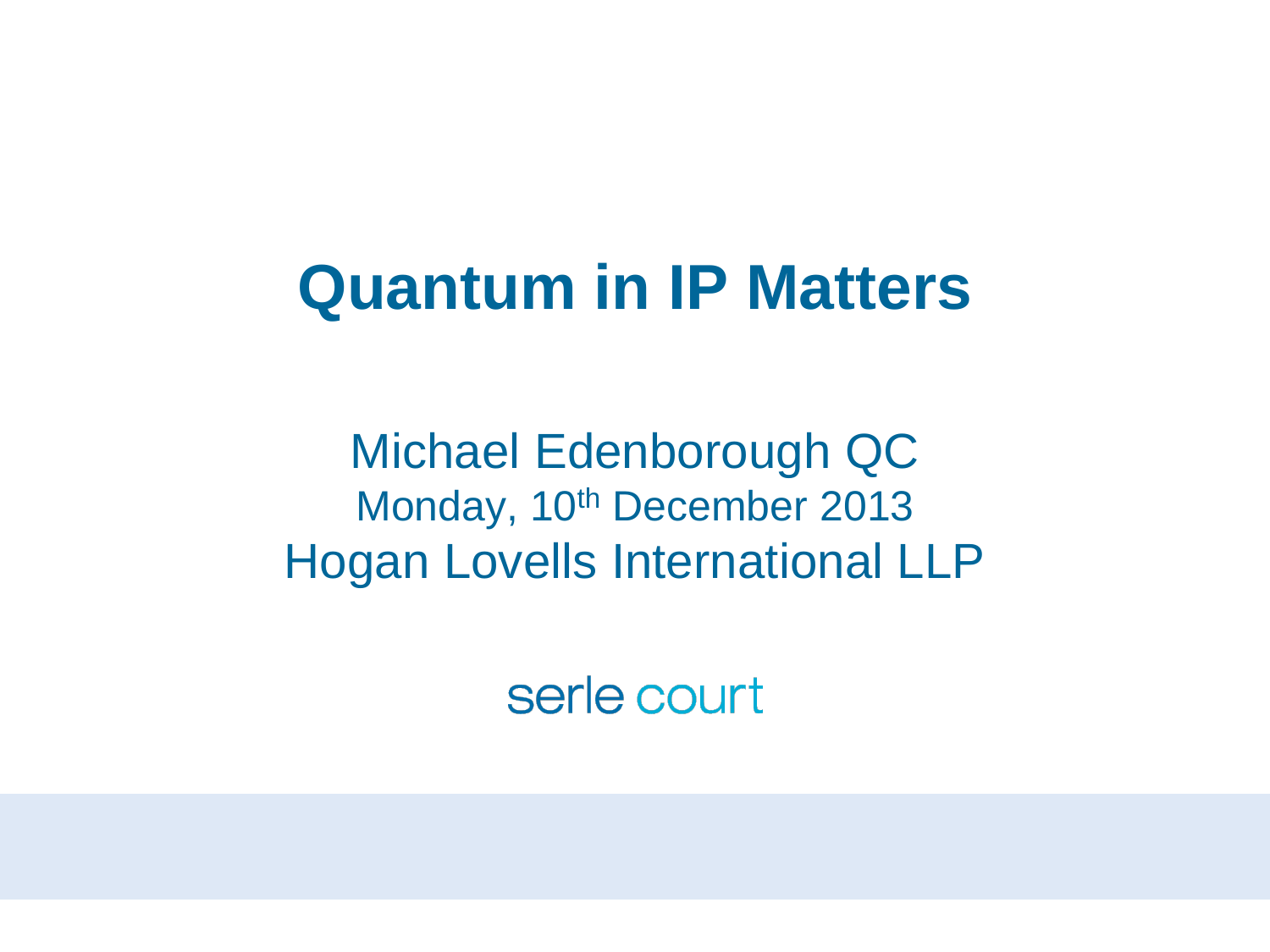### **An Enquiry as to Damages vs. An Account of Profits**

- **An Enquiry as to Damages is a common law** remedy, and is (usually) available as of right
	- compensates the claimant for its loss and damage
- An Account of Profits is an equitable remedy, and so will only be granted in the discretion of the court
	- deprives the defendant of its unjustified enrichment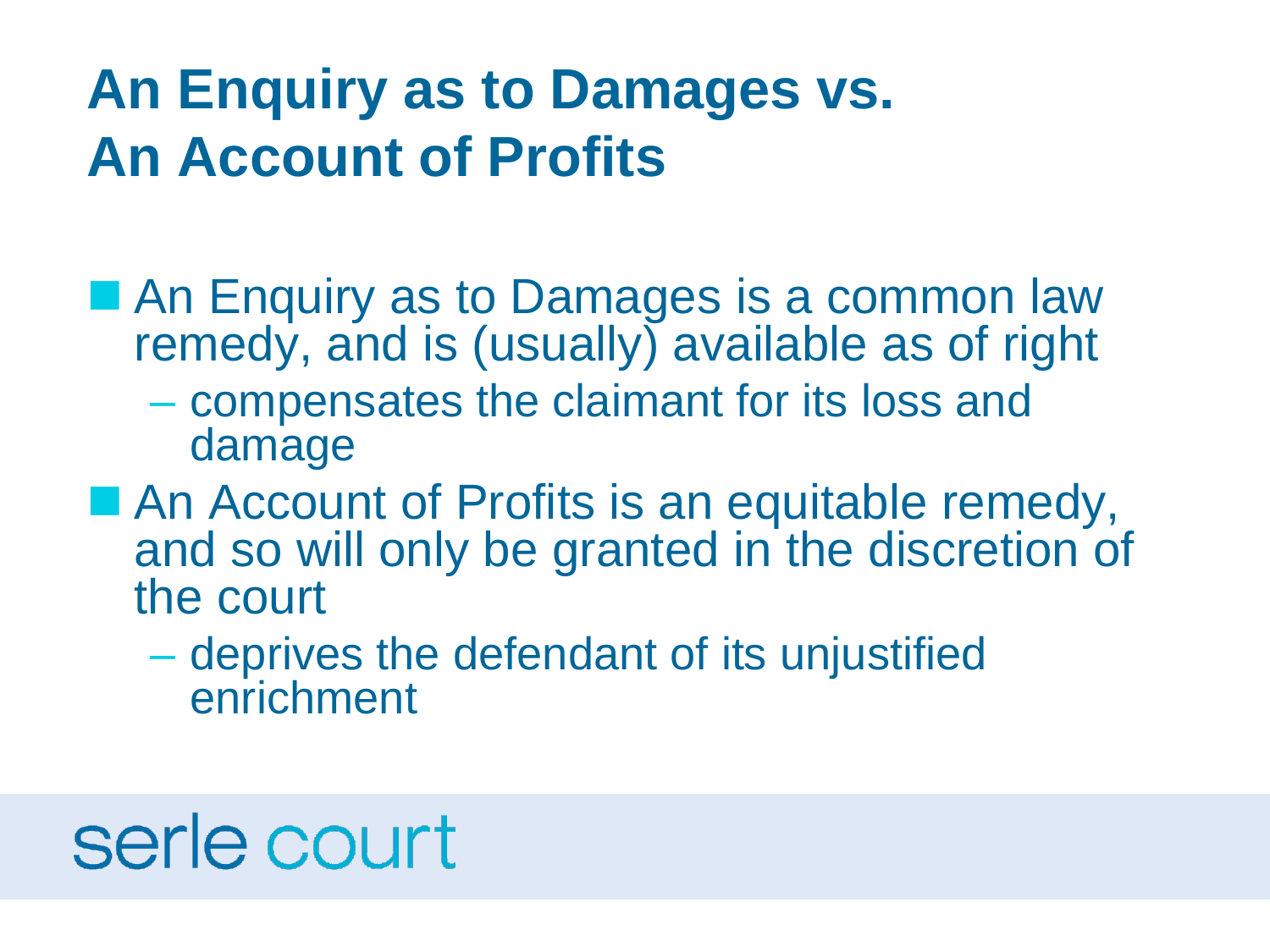### **General Principles for the Recoverability of Damages in Tort Cases**

- **Most IPR infringements are either common law or statutory** torts, and so damages are to be assessed like any other tort
- An exception might be breach of a duty of confidentiality
- Thus, governed by the following principles:-
	- restoration to the *status quo ante*
	- can recover loss that is
		- foreseeable (*i.e.* not too remote)
		- caused by the wrong; and,
		- not excluded by reason of public policy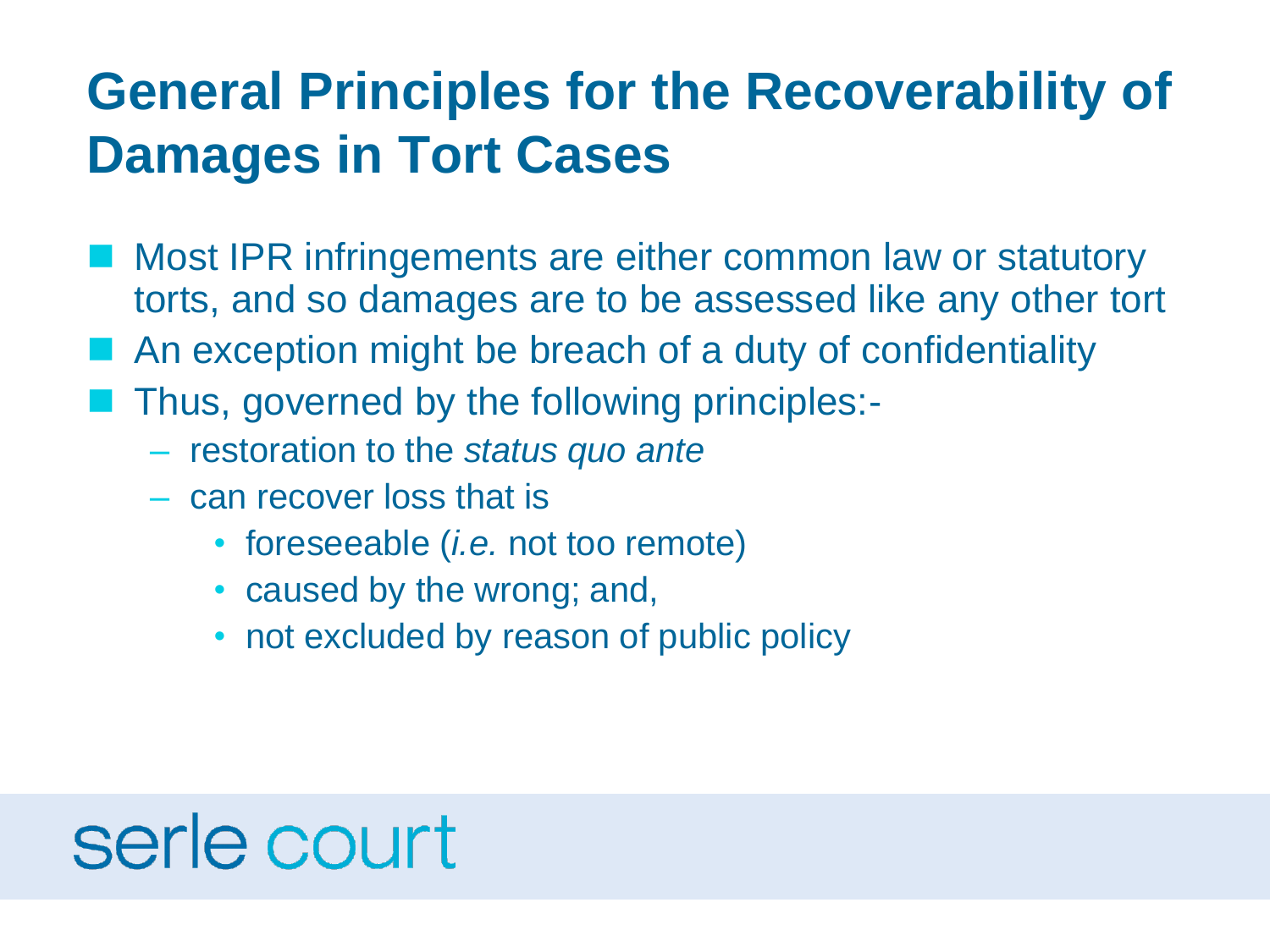#### **General Considerations I**

damages are compensatory only: "What would have been the condition of the plaintiff if the defendants had acted properly, instead of acting improperly? That condition, if it can be ascertained, will, I apprehend, be the proper nature of the plaintiff's loss." (*per* Page Wood VC in *Penn v Jack* (1867) LRS Eq 81 at 84)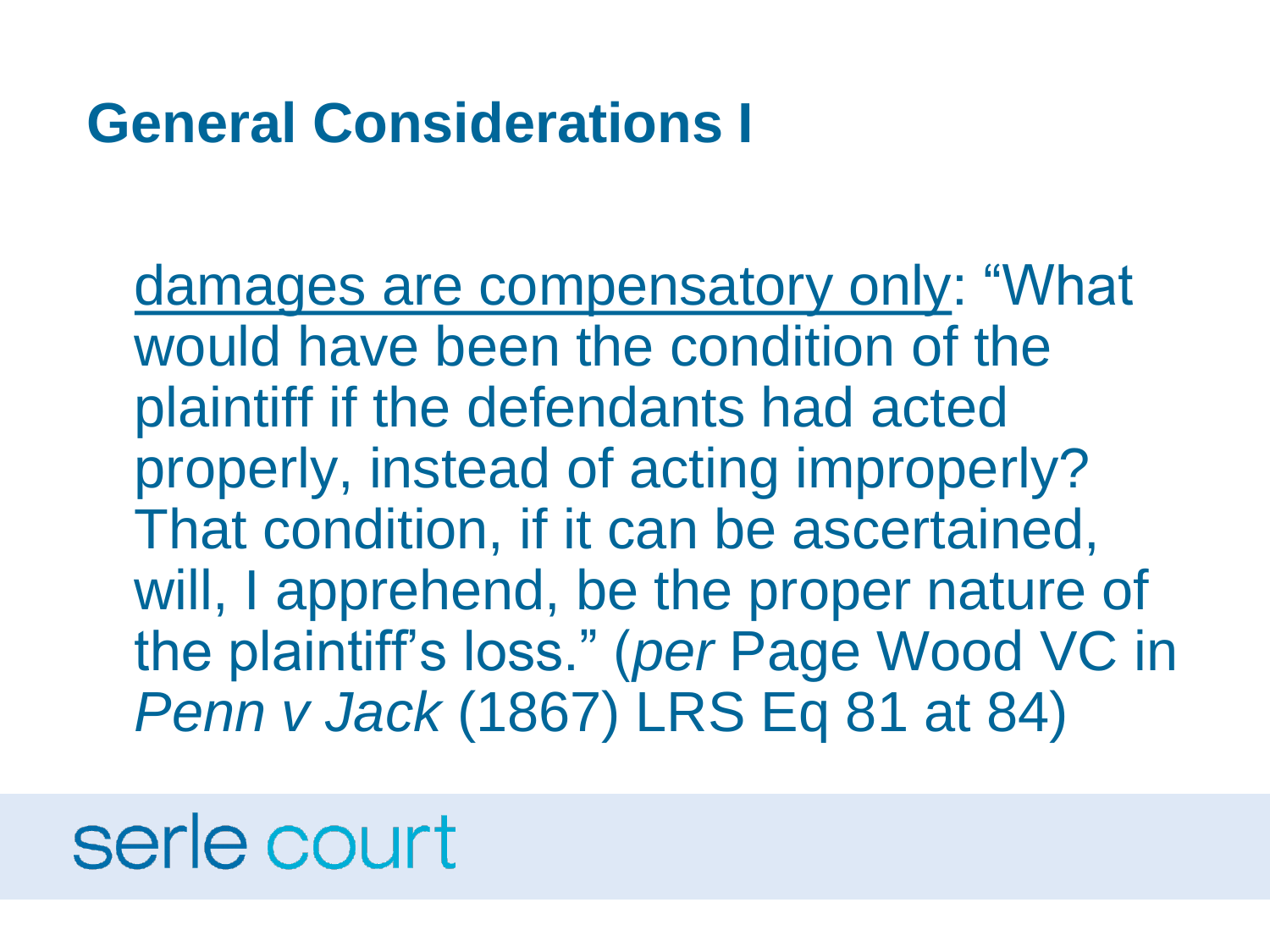### **General Considerations II**

the burden of proof lies on the claimant, but damages are to be assessed liberally: "First the plaintiffs have the burden of proving their loss: second, that the defendants being wrongdoers, *damages should be liberally assessed* but the object is to compensate the plaintiffs and not punish the defendants." (*per* Lord Wilberforce in *General Tire and Rubber Company v Firestone Tyre and Rubber Company Ltd* [1976] RPC 197 at 212) (*emphasis added*)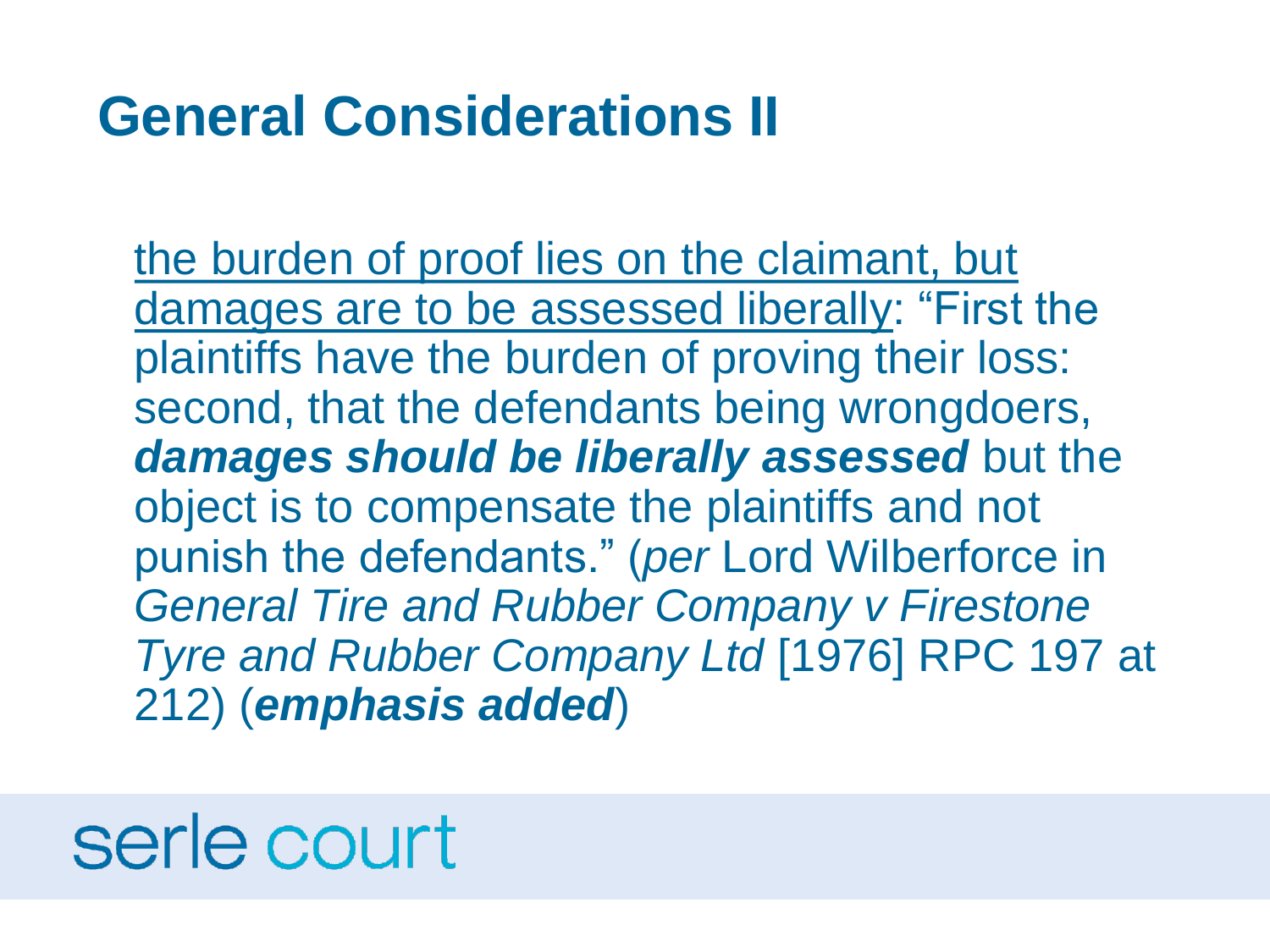### **General Considerations III**

it is irrelevant that the defendants could have competed lawfully: "It appears to be beside the mark to say that the respondents might have arrived at the same result by lawful means and that, without infringing the appellants' rights, they might have produced a nail which would have proved an equally dangerous rival of the Globe nail. The sole question is, what was the loss sustained by the appellants by reason of the unlawful sale of the respondents' nail." (*per* Lord Macnaghten in *United Horse-Shoe and Nail Co Ltd v Stewart* (1888) 5 RPC 260 at 268) [but note *Force India* at [426] for confidential information]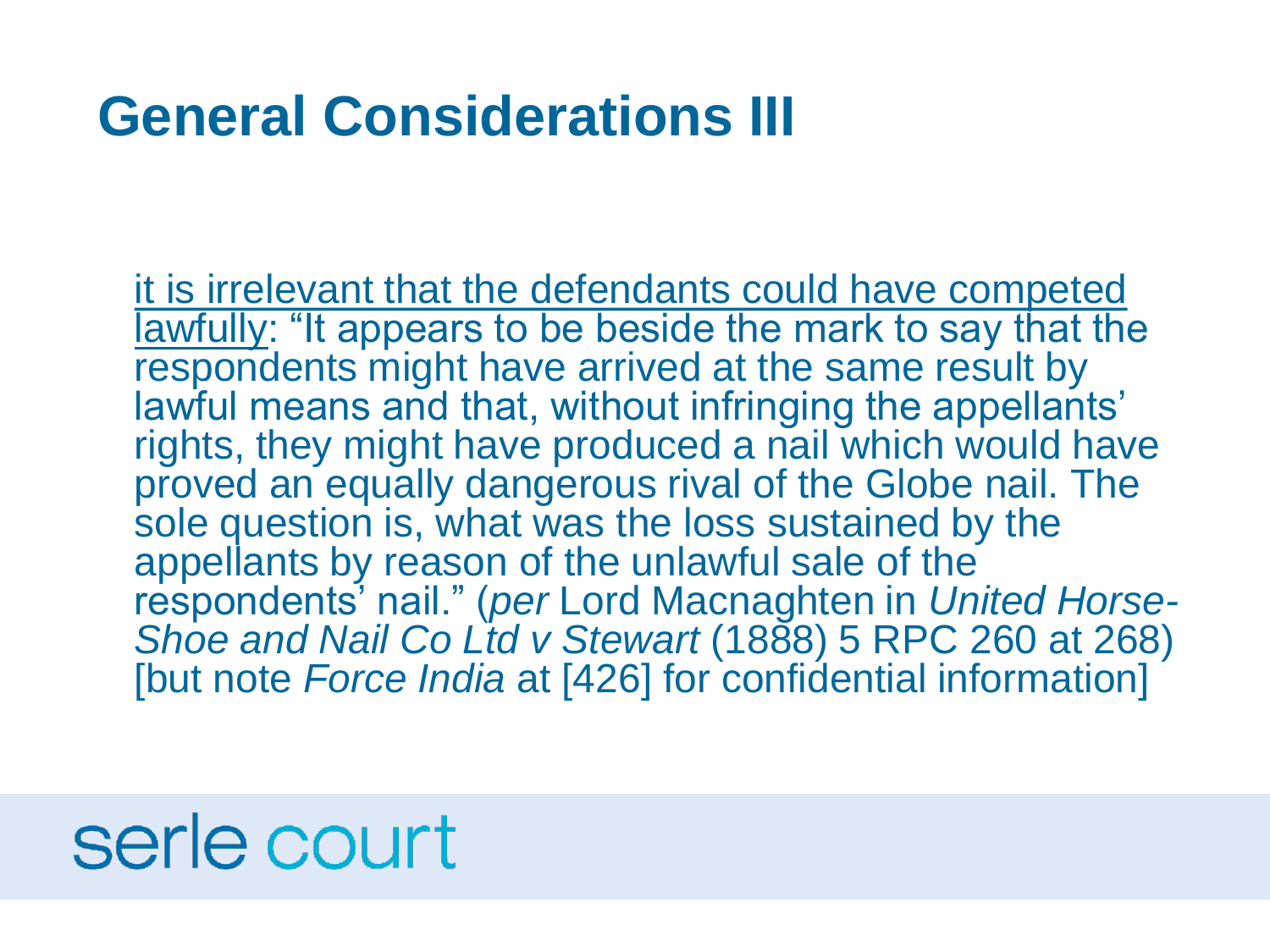#### **General Considerations IV**

damages are not capable of precise estimation where the patentee exploits by his own manufacture and sale: "A matter to be dealt with in the rough, doing the best one can, not attempting or professing to be minutely accurate – having regard to all the circumstances of the case, and saying what upon the whole is the fair thing to be done … We are really in the position of a jury, and we must arrive at the conclusion as best we can, not tying ourselves down by any hard and fast rule, not requiring the plaintiffs to establish before us that any definite number of retailers would have come to the plaintiffs if the defendants had not supplied infringing instruments, but dealing with the matter broadly as men of common sense." (*per* Sir Herbert Cozens Hardy MR in *Meters Ltd v Metropolitan Gas Meters Ltd* 28 (1911) RPC 157 at 161)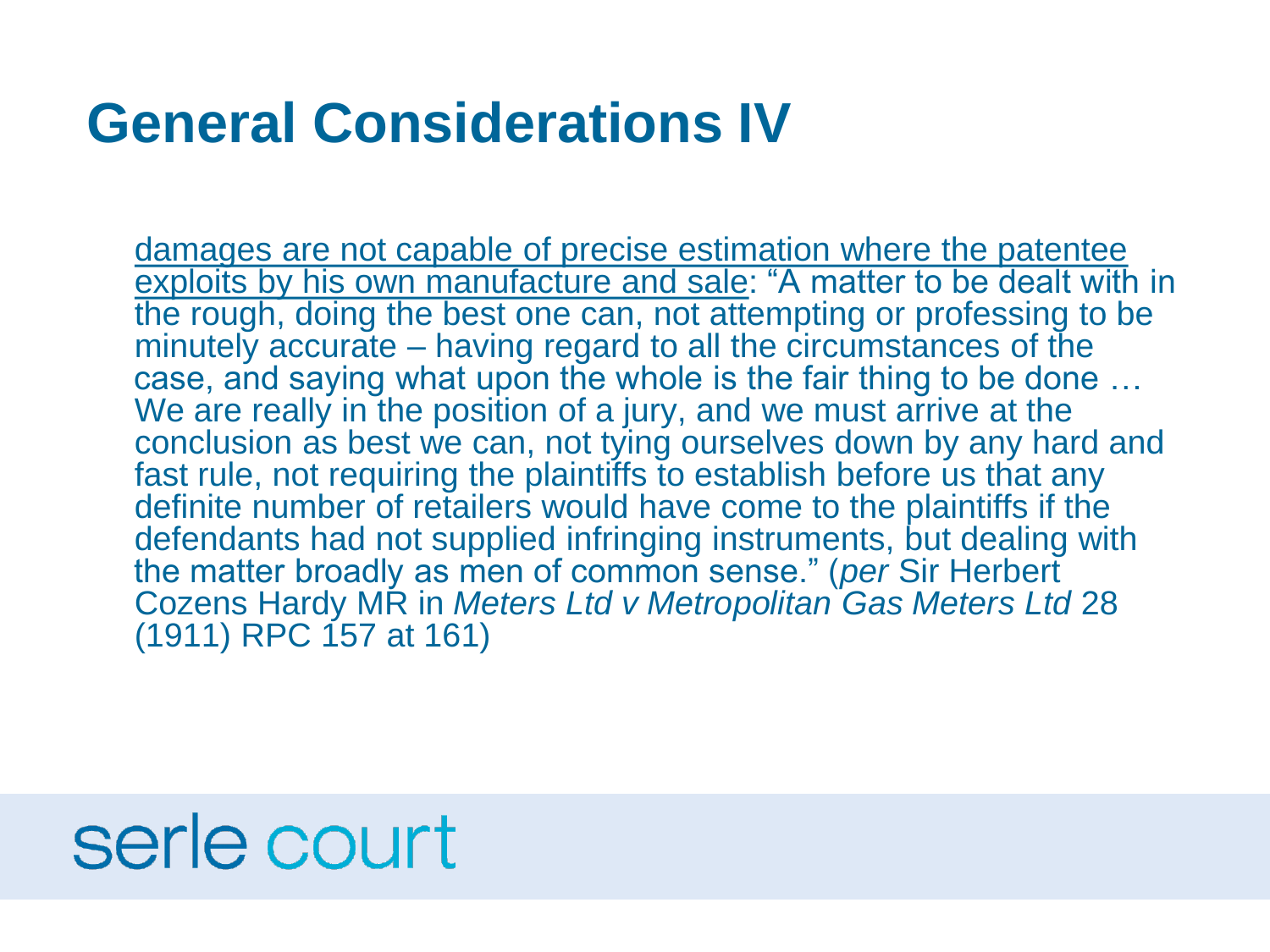#### *Blayney (t/a Aardvark Jewellery) vs Clogau St Davids Gold Mines Ltd*

#### ■ CA [2003] FSR 19, 360

- If lost sales are proved, then damages equate to the claimant's loss of profit
- **If normally exploit by granting a licence, then damages** equate to normal licence granted
- Otherwise, hypothetical royalty between a notional willing licensor and willing licensee: irrelevant that claimant would not normally grant a licence: broadly divide the available profit commercially.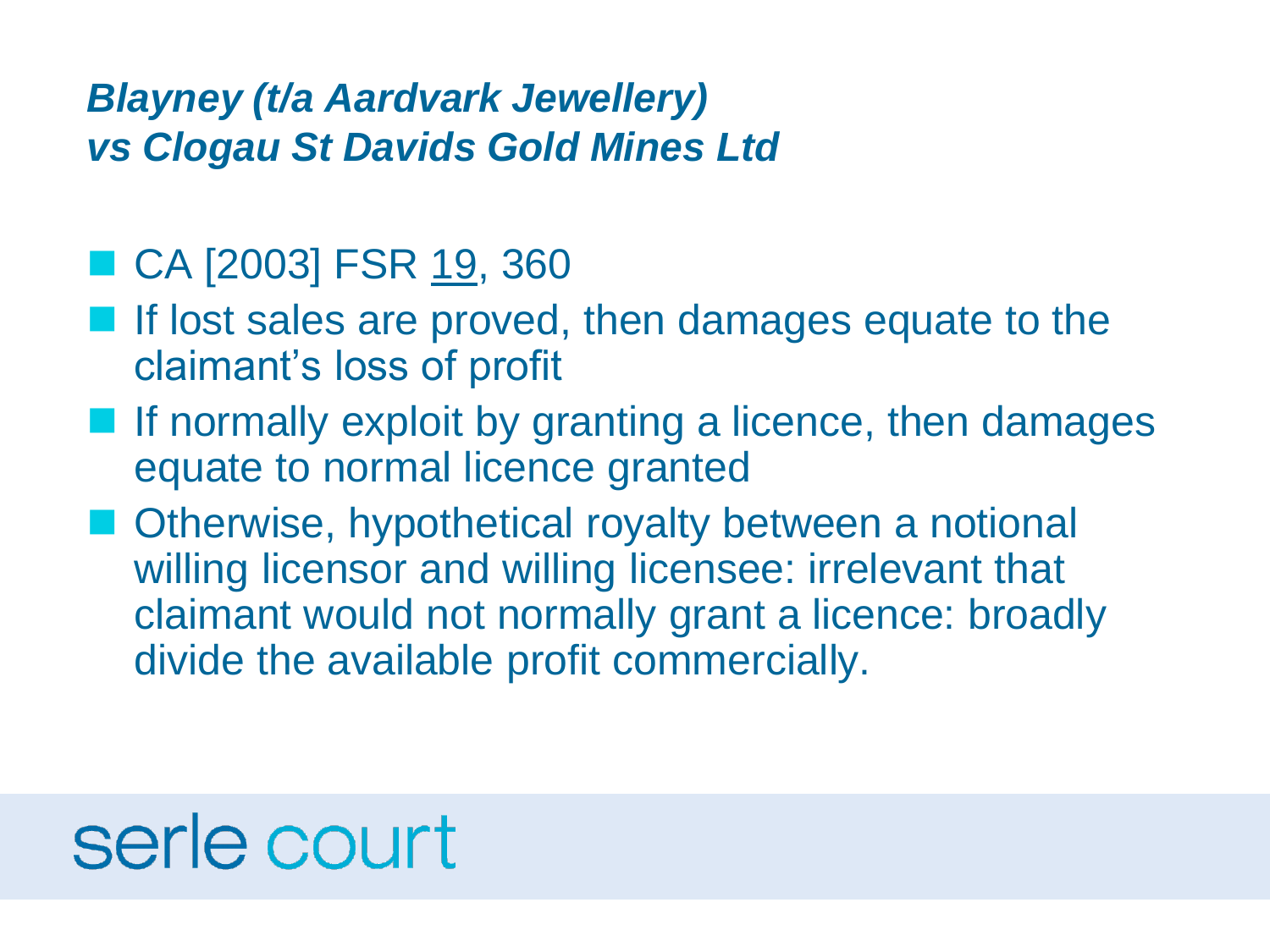### **User Principle**

- **Damages in property cases may be founded upon the** "user principle" based upon the benefit received by the wrongdoer: confidential information – *Force India Formula One Team Ltd v Aeorlab Srl* [2012] EWHC 616 (Ch) Arnold J, 2013 EWCA Civ 780, CA.
- TM matters: *National Guild of Removers & Storers Ltd v Silveria (t/a C S Movers*) [2010] EWPCC 15, HHJ Birss QC vs *Reed Executive plc v Reed Business Information Ltd* [2004] RPC 40 at [165], Jacob LJ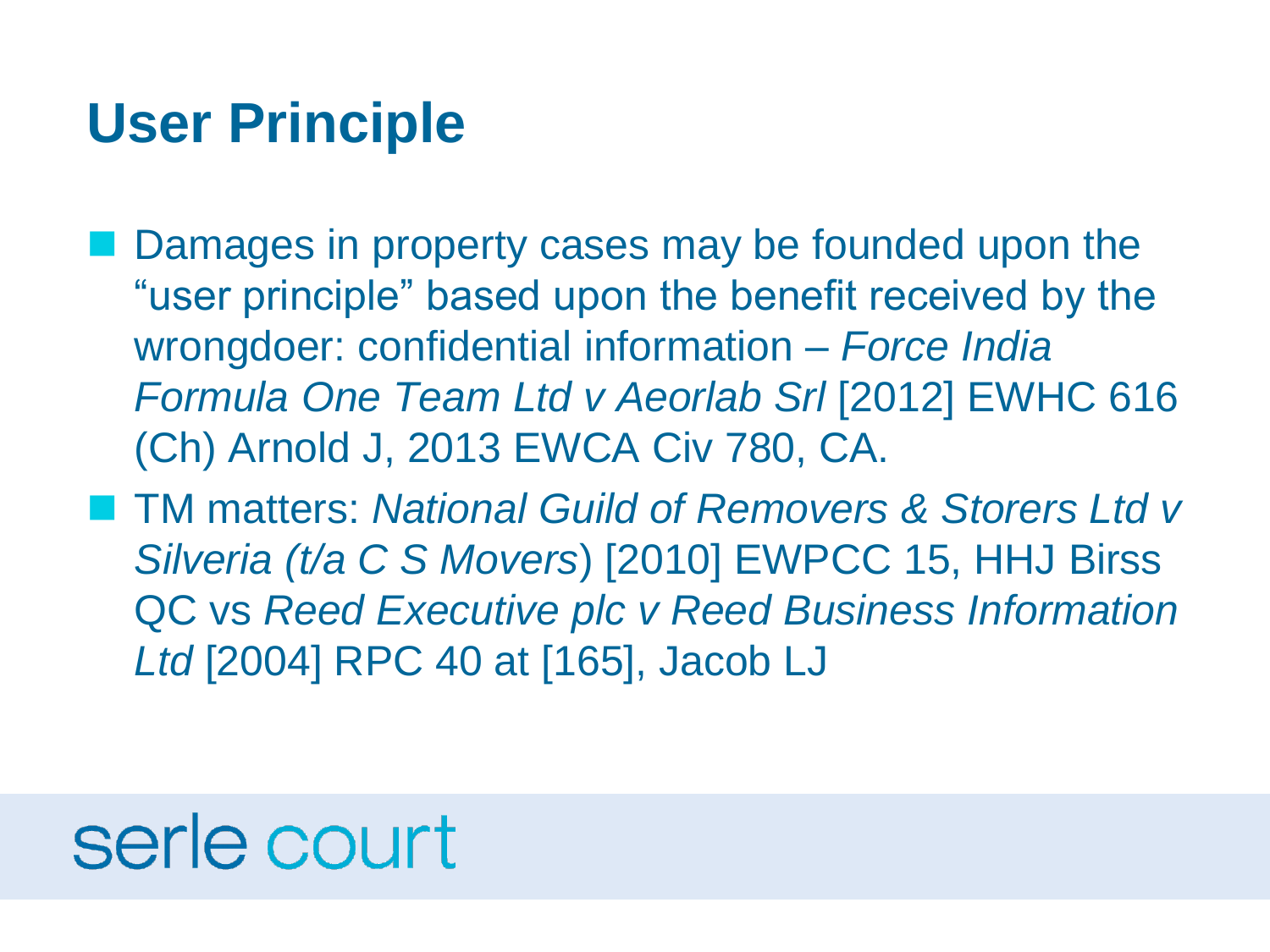### *Gerber Garment Technology Inc vs. Lectra Ltd*

- [1995] RPC 383, Jacob J; and CA [1997] RPC 443
- Convoyed losses recoverable so long as foreseeable.
- Bridgehead losses (for a monopoly right) were recoverable.
- lost to subsidiary can be a loss to the parent company that can be recoverable by the latter in principle (but not proved in this case).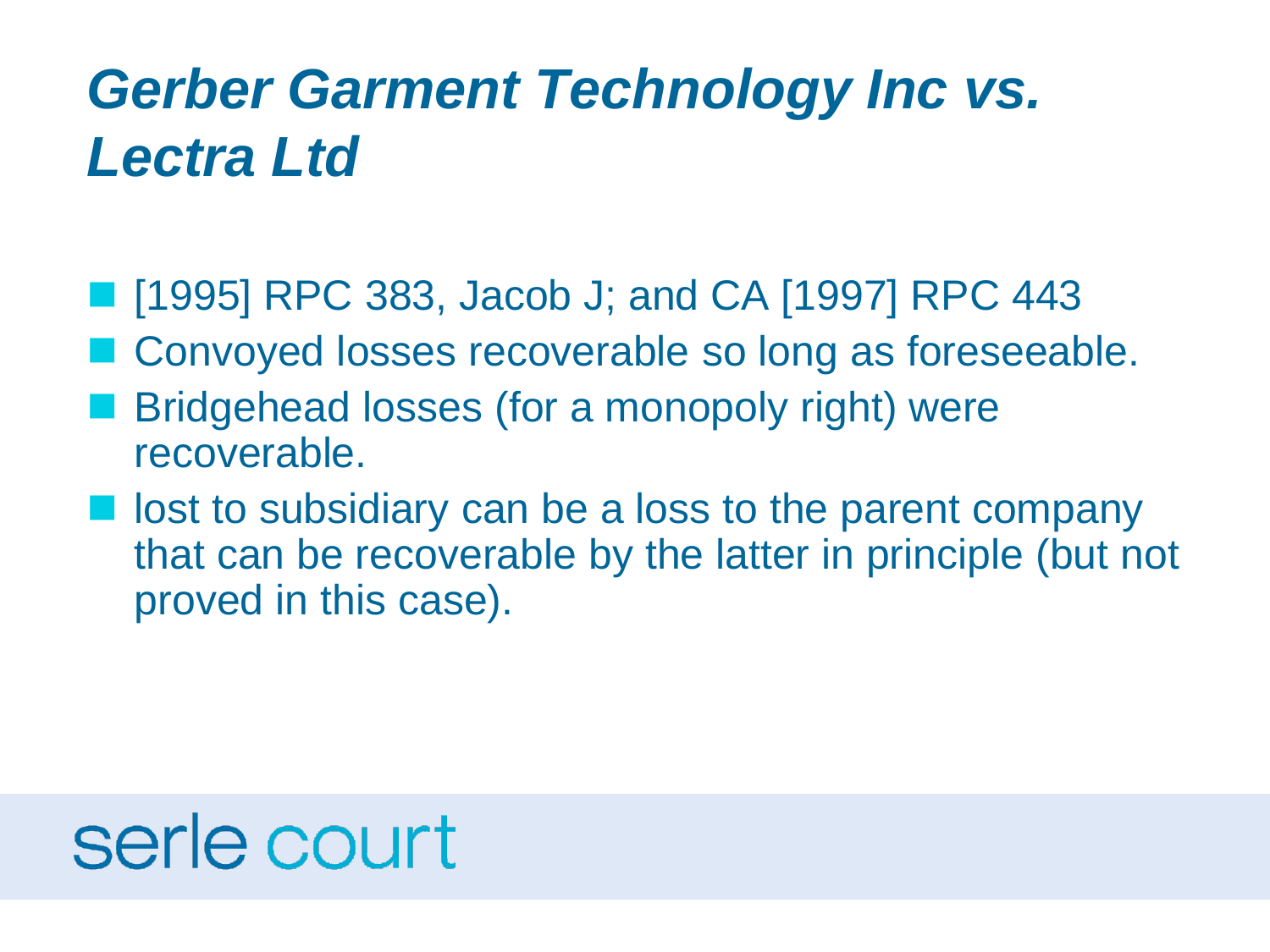#### **Licensee's Ability to Claim Damages**

- At common law, a mere licensee, exclusive or otherwise, has no title to the property under consideration, and so cannot sue for damages (*quaere*: *Simkin Trust* PC (NZ) 64/2003).
- **By virtue of some statutes, an exclusive** licensee has a right to sue (*e.g.* TMA 1994 s 31, and PA 1977 s 67)
- **By virtue of some legislation, any licensee may** claim damages (e.g. Reg 6/2002 a. 32)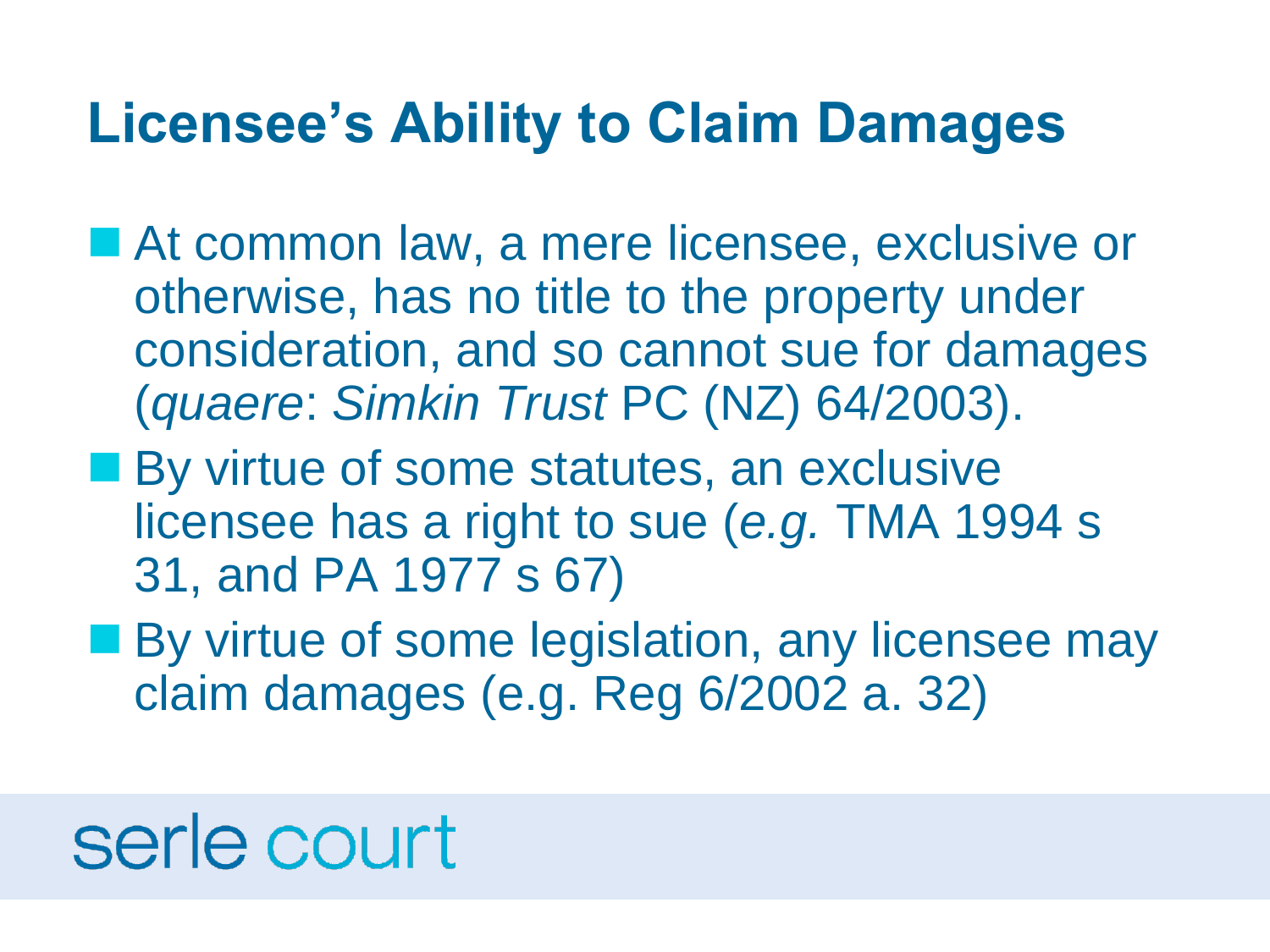### **Discretion to Refuse an Enquiry as to Damages**

■ Reed Executive plc *v* Reed Business *Information Ltd* ([2004] RPC 40 at [164]), Jacob LJ, having found some infringements, opined that in a case where "*the damages are likely to be negligible or small, [the court] can use its case management powers to stop things getting out of hand*".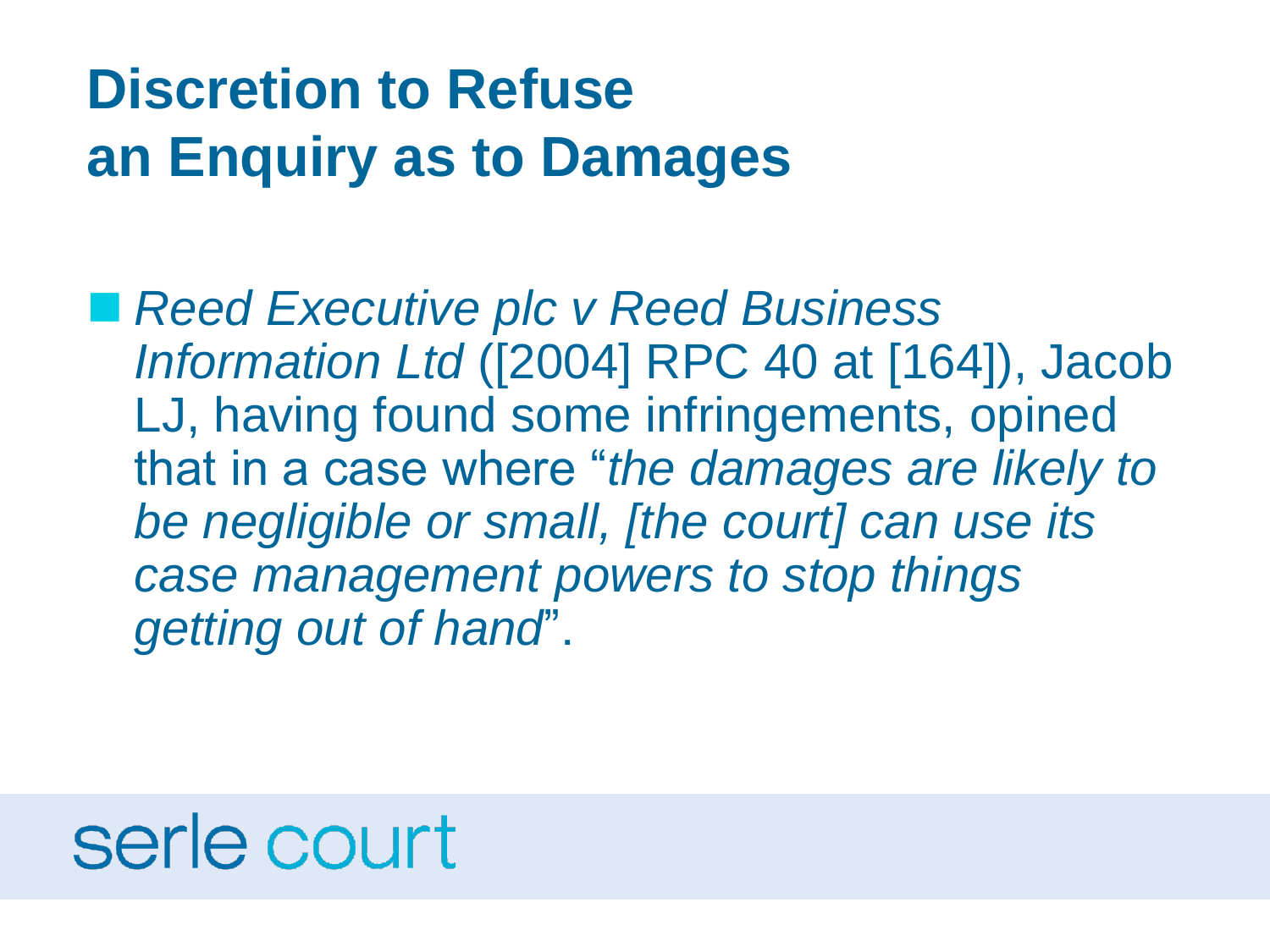### **Additional Damages**

- *e.g.* CDPA 1988 ss 97(2) and 229(3)
	- flagrancy of the infringement, or
	- any benefit accruing to the defendant by reason of the infringement,
- *Springsteen v Flute International Ltd* [1999] EMLR 180: additional damages in a copyright case
- *Redrow Homes Ltd v Bett Brothers plc* [1999] 1 AC 197: additional damages may only be awarded in addition to damages, and not an account of profits
- Enforcement Directive 2004/48, art 13: "moral prejudice" & "negative economic consequences"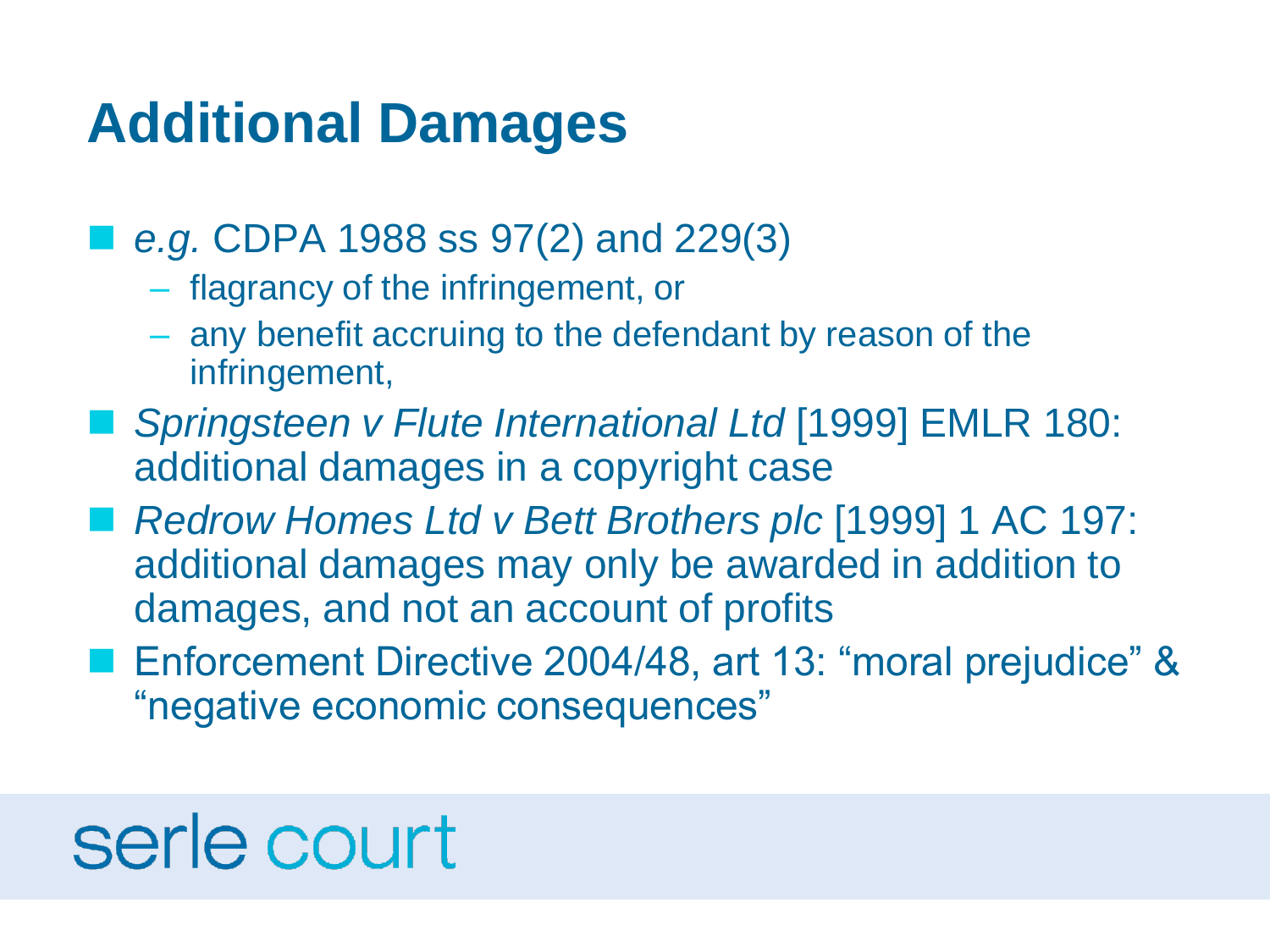#### **Innocent Infringement**

- *e.g.* CDPA 1988 ss 97(1) & 233(1); RDA 1949 s  $9(1)$ ; and PA 1977 62(1)
	- no damages if defendant innocent, *i.e.* did not know right subsisted: very narrow
- Not present for trade mark infringement nor passing-off
- $\blacksquare$  if defendant innocently acquired an infringing article in which design right subsists, then only damages (based upon a reasonable royalty), not an injunction, may be granted for an act of secondary infringement (CDPA 1988 s 233(2))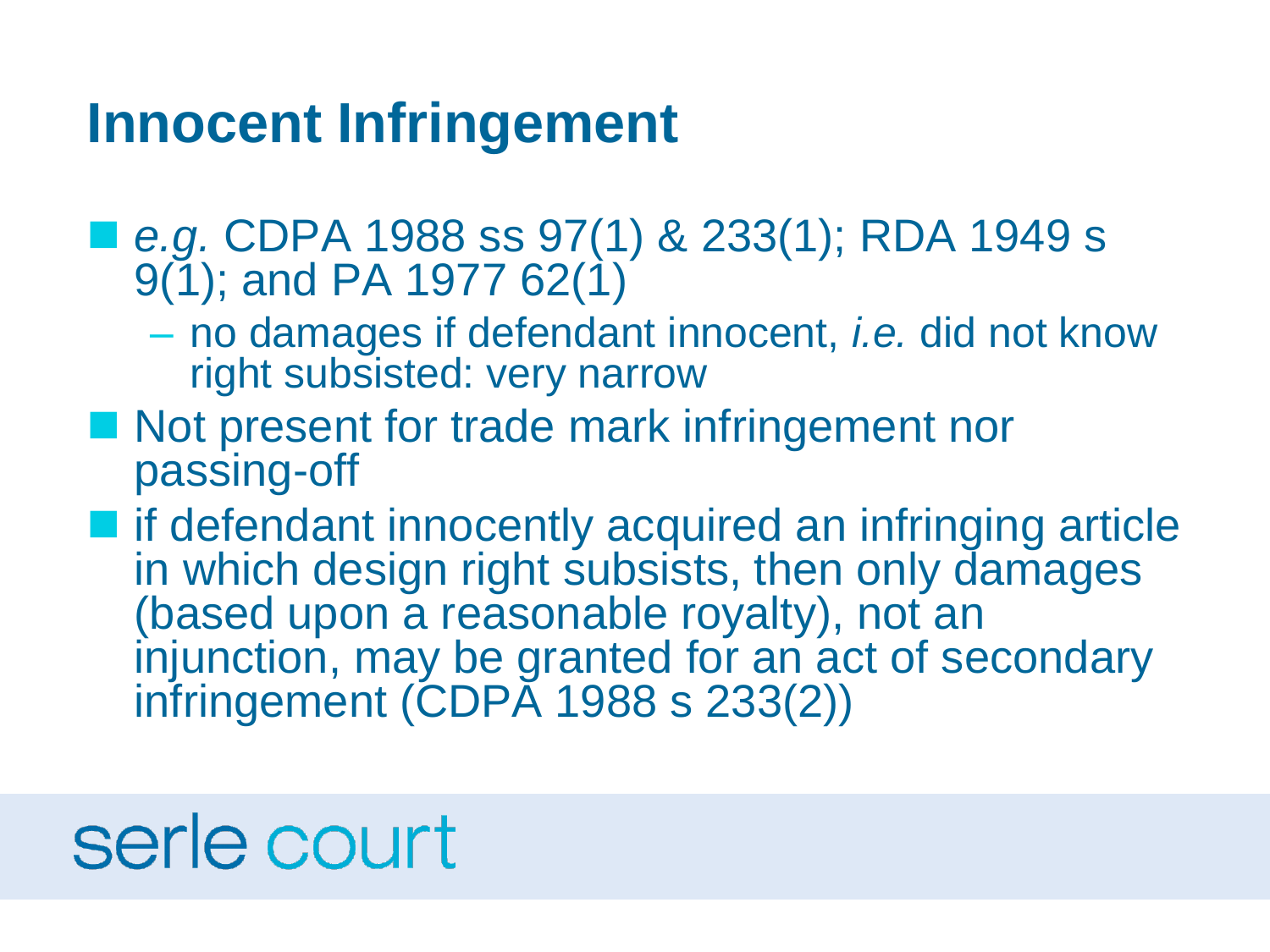### **Account of Profits**

- Celanese International Corp v BP Chemicals Ltd
- **[1999] RPC 203, Laddie J.**
- **The defendant is treated as if it had conducted its** business and made profits on behalf of the claimant
- An account considered the profits made by the infringer, and not the harm inflicted on the claimant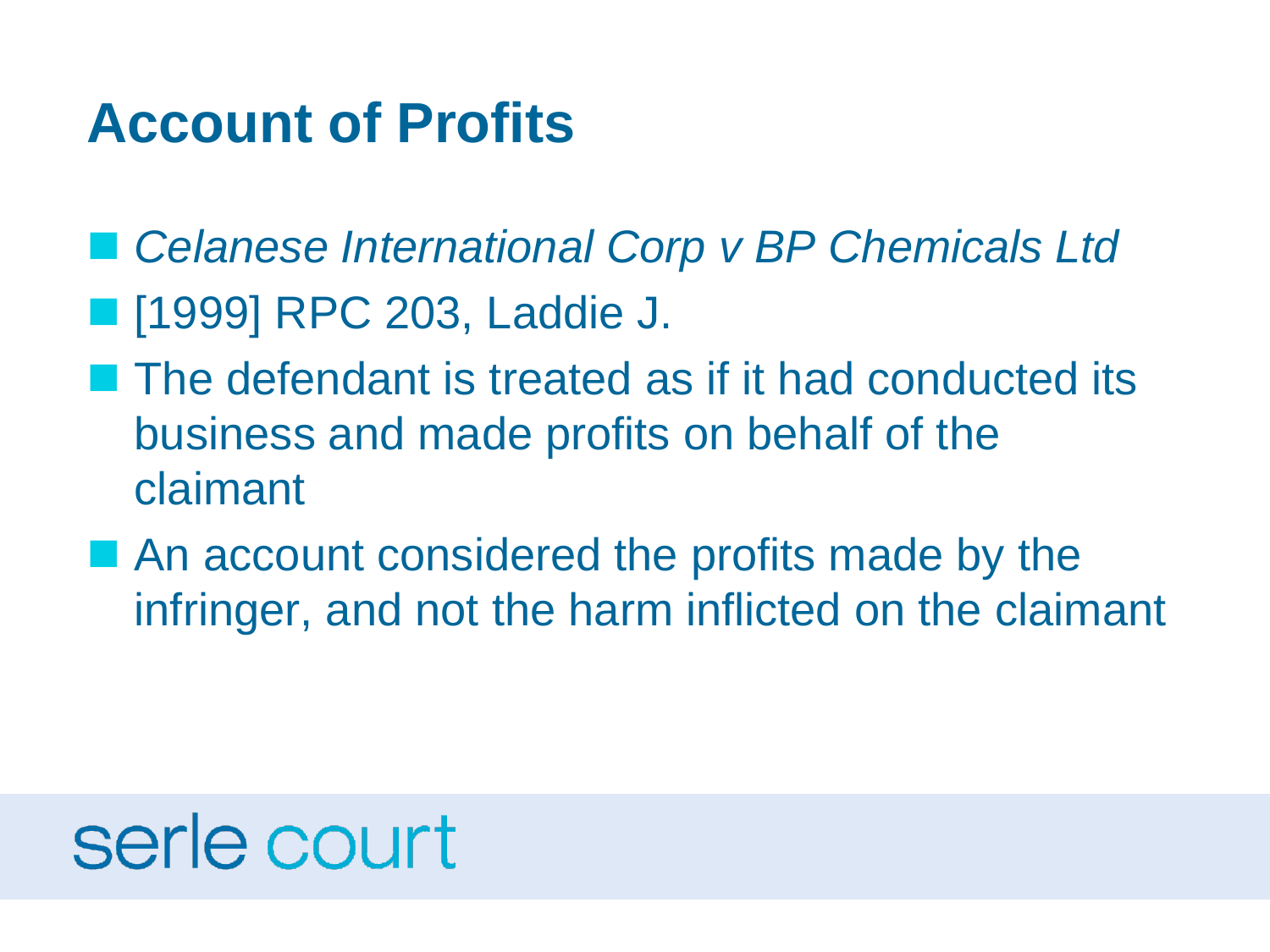### **Account of Profits: General Principles**

- What profits are caused by the infringing acts?
- No reduction if all or most of them might instead have been made in a non-infringing way.
- The claimant must take the infringer as it found it.
- The maximum payment is the total profit made by the infringer.
- The claimant is only entitled to those profits attributable to the infringing acts. Therefore, a need for apportionment, which must be logical and founded on facts, not surmise.
- A useful guide, in the absence of some special reason to the contrary, is to divide the profits in accordance with the costs and expenses that are attributed to them.
- The infringer is allowed to deduct all allowable costs